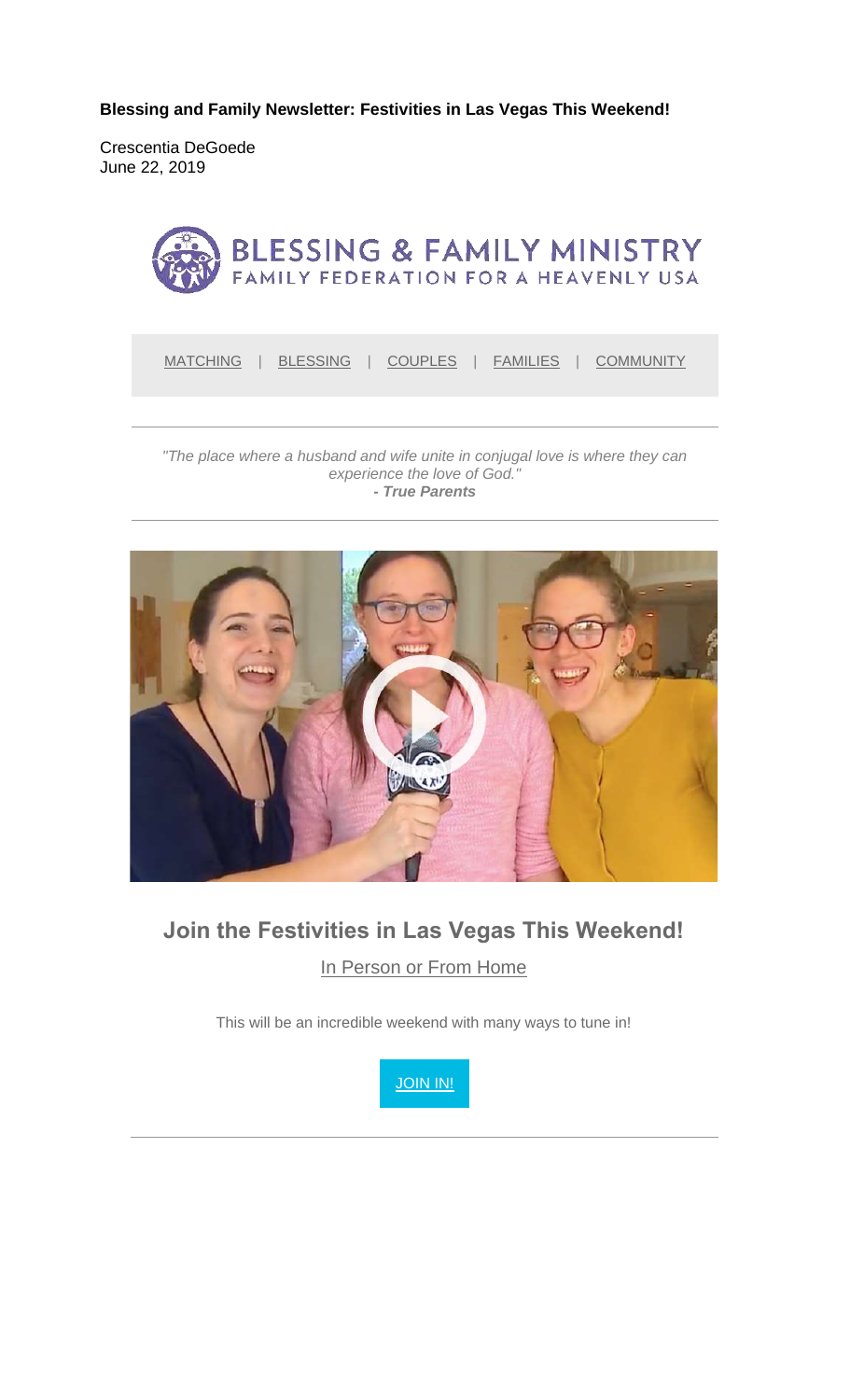

## **Energize Couples Retreat Held In Mobile, Alabama**

*"The experience was great. It helped broaden my view of the real goal of marriage and possible enhancements. It was good to get in time together, reconnect, and remember things we can do for each other to make us happy."*

READ MORE



## **Be Displayed at the PMC—Create a Profile on BFMatch.org**

Be sure to get yourself out there before the upcoming PMC by completing your Matching Profile before July 1!

**START YOUR PROFILE** 



## **Still Time to Join! Parents Matching Convocation 2019**

#### July 12-14, Dallas, TX

The PMC is a great opportunity for parents to understand the matching process, learn from families who have had successful matching experiences, network with other families, and consider possible matching candidates.

LEARN MORE